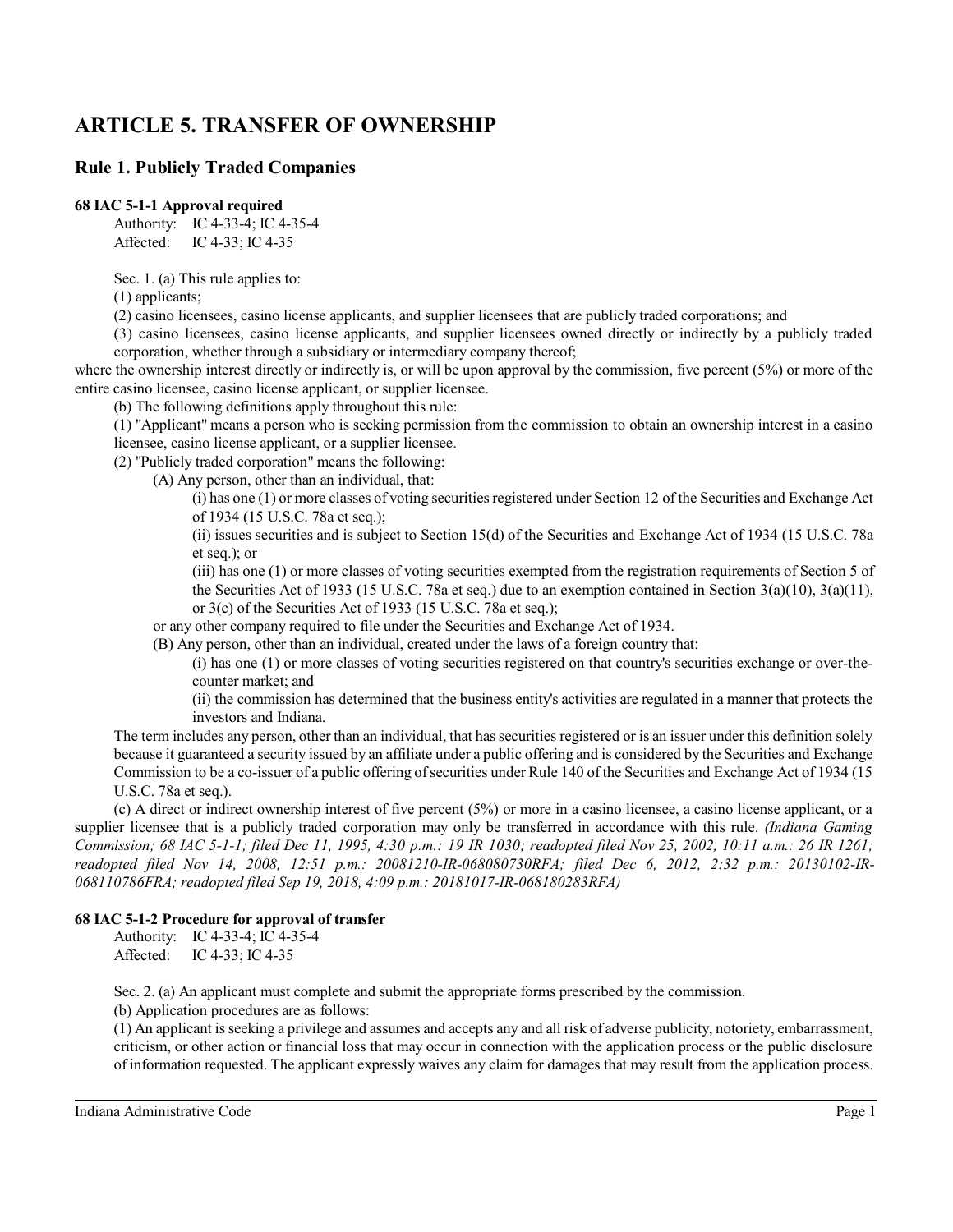TRANSFER OF OWNERSHIP

(2) Any misrepresentation or omission made with respect to the application may be grounds for denial of the application.

(3) An applicant must submit the fully-executed original application for transfer of an ownership interest.

(4) An applicant must submit a completed Personal Disclosure Form 1 under 68 IAC 2-3-4(d) for each of the applicant's substantial owners, key persons, or other persons deemed necessary by thisrule or by the commission to allow the commission to ensure that the applicant meets the statutory criteria for licensure set forth in IC 4-33, IC 4-35, and this title.

(5) The commission will consider an application to be filed when the commission has received the completed application forms, including the following:

(A) Required documents, materials, and photographs.

(B) The application fee under section 3 of this rule.

The commission will not initiate a background investigation into the applicant until the commission receives a complete application.

(6) The applicant must file its completed application in the commission's office in Indianapolis, Indiana.

(7) An applicant is under a continuing duty to disclose any changes in the information submitted to the commission.

(c) An applicant to receive an interest in a casino licensee or a casino license applicant must present evidence that it meets or possesses the standards, qualifications, or criteria under 68 IAC 2-1-5(c). The applicant bears the burden of proving its qualifications.

(d) An applicant to receive an interest in a supplier licensee must present evidence that it meets or possesses the standards, qualifications, or criteria under 68 IAC 2-2. The applicant bears the burden of proving its qualifications.

(e) The casino licensee, casino license applicant, or supplier licensee that is attempting to transfer an ownership interest to an applicant must submit any information that the commission deems necessary to ensure compliance with IC 4-33, IC 4-35, and this title. *(Indiana Gaming Commission; 68 IAC 5-1-2; filed Dec 11, 1995, 4:30 p.m.: 19 IR 1030; readopted filed Nov 25, 2002, 10:11 a.m.: 26 IR 1261;readopted filed Nov 14, 2008, 12:51 p.m.: 20081210-IR-068080730RFA; filed Dec 6, 2012, 2:32 p.m.: 20130102- IR-068110786FRA; readopted filed Sep 19, 2018, 4:09 p.m.: 20181017-IR-068180283RFA)*

## **68 IAC 5-1-3 Application fees**

Authority: IC 4-33-4; IC 4-35-4 Affected: IC 4-33; IC 4-35

Sec. 3. (a) An applicant shall submit all fees to the commission in the form of a certified check or cashier's check made payable to the state of Indiana.

(b) An applicant must pay an investigation fee in the same amount as the application fee under 68 IAC 2-1-2(b) or 68 IAC 2-2- 2(b), whichever is applicable.

(c) The commission will use the investigation fee to conduct the background investigation of the applicant. An additional investigation fee may be assessed to the extent that the cost ofthe background investigation ofthe applicant exceeds the investigation fee submitted under subsection (b). The executive director may direct the applicant to remit an amount that the executive director has determined is necessary to complete the investigation. Once an applicant is directed to submit an investigation fee in excess of the amount set forth in subsection (b), the investigative teamconducting the investigation on that applicant shall not finalize the report on the applicant's suitability nor submit that report to the commission for consideration until the applicant has paid the additional investigation fee.

(d) In the event an assessed investigation fee exceeds the final cost of the investigation, the commission shall refund the excess investigation fee. *(Indiana Gaming Commission; 68 IAC 5-1-3; filed Dec 11, 1995, 4:30 p.m.: 19 IR 1031; readopted filed Nov 25, 2002, 10:11 a.m.: 26 IR 1261; readopted filed Nov 14, 2008, 12:51 p.m.: 20081210-IR-068080730RFA; filed Dec 6, 2012, 2:32 p.m.: 20130102-IR-068110786FRA; readopted filed Sep 19, 2018, 4:09 p.m.: 20181017-IR-068180283RFA)*

## **68 IAC 5-1-4 Publicly traded corporations**

Authority: IC 4-33-4; IC 4-35-4 Affected: IC 4-33; IC 4-35

Sec. 4. (a) A person (other than an institutional investor who complies with subsection (c)) who, individually or in association with others, acquires, directly or indirectly, the beneficial ownership of five percent (5%) or more of:

(1) a class of voting securities of a publicly traded corporation that is required to contain the charter provisions set forth in 68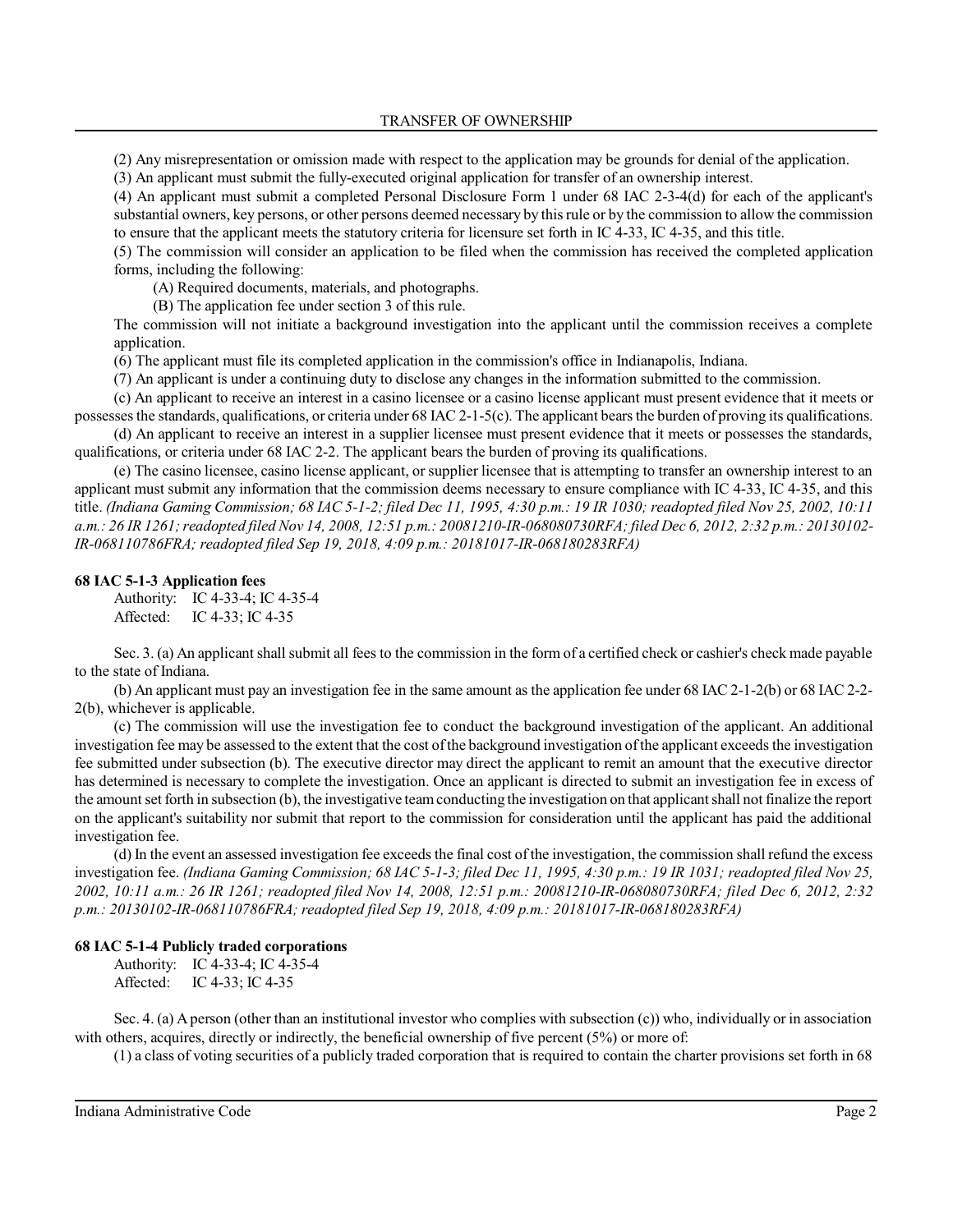IAC 4-1-8; or

(2) the beneficial interest in a casino licensee, casino license applicant, or supplier licensee, directly or indirectly, through a class of voting securities of a holding or intermediary company of a casino licensee, casino license applicant, or supplier licensee;

shall apply to the commission for a finding of suitability within forty-five (45) days after acquiring the securities. A casino licensee or supplier licensee shall notify each person who is subject to this section of its requirements, provided that the obligations of the person subject to this rule are independent of, and unaffected by, the corporation's failure to give notice.

(b) An institutional investor who, individually or in association with others, acquires, directly or indirectly, beneficial ownership of five percent (5%) or more of:

(1) a class of voting securities of a publicly traded corporation that is required to contain the charter provisions set forth in 68 IAC 4-1-8; or

(2) the beneficial interest in a casino licensee, casino license applicant, orsupplier licensee through a class of voting securities of a holding company or intermediary company of a casino licensee, casino license applicant, or supplier licensee;

must notify the commission within thirty (30) business days after the person acquires the securities.

(c) An institutional investor who would otherwise be subject to subsection (a)shall, within forty-five (45) days after acquiring the interests set forth in subsection (b), submit a registration document in a form and manner prescribed by commission staff.

(d) An institutional investor who, individually or in association with others, acquires, directly or indirectly, the beneficial ownership of fifteen percent (15%) or more of:

(1) a class of voting securities of a publicly traded corporation that is required to contain the charter provisions set forth in 68 IAC 4-1-8; or

(2) the beneficial interest in a casino licensee, casino license applicant, or supplier licensee directly or indirectly, through any class of voting securities of a holding company or intermediary company of a casino licensee or supplier licensee;

shall apply to the commission for a finding of suitability within forty-five (45) days after acquiring the securities. A casino licensee or supplier licensee shall notify each person who is subject to this section of its requirements, provided that the obligations of the person subject to this rule are independent of, and unaffected by, the corporation's failure to give notice.

(e) The commission may require that an applicant for an ownership interest apply for a finding ofsuitability in accordance with this rule if the commission deems the finding of suitability necessary to ensure compliance with IC 4-33, IC 4-35, and this title.

(f) The following activities are consistent with being an institutional investor under this section:

(1) Voting, directly or indirectly, through the delivery of a proxy furnished by the board of directors, on all matters voted on by the holders of the voting securities.

(2) Serving as a member of a committee of creditors or security holders formed in connection with a debt restructuring.

(3) Nominating a candidate for election or appointment to the board of directors in connection with a debt restructuring.

(4) Accepting appointment or election as amember ofthe board of directors in connection with a debt restructuring and serving in that capacity until the conclusion of the member's term.

(5) Making financial and other inquiries of management of the type normally made by securities analysts for information purposes and not to cause a change in its management, policies, or operations.

(6) Other activities that the commission determines to be consistent with an investment intent.

(g) A person who acquires beneficial ownership of any voting security in a casino licensee, casino license applicant, supplier licensee, holding company, or intermediary company of a casino licensee, casino license applicant, or supplier licensee created under the laws of a foreign country shall file the reports that the commission may prescribe and is subject to a finding of suitability under IC 4-33, IC 4-35, and 68 IAC 2-1-5(c).

(h) A person whose application was denied by the commission:

(1) may not hold, directly or indirectly, the beneficial ownership of any voting security of a casino licensee, casino license applicant, supplier licensee, holding company, or intermediary company thereof beyond that period of time prescribed by the commission; and

(2) must be removed immediately from a position as a director, officer, or employee of the casino licensee, casino license applicant, supplier licensee, holding company, or intermediary company thereof.

(i) Subsections (a), (b), and (d) do not apply to an underwriter during the first ninety (90) days of the underwriting. *(Indiana Gaming Commission; 68 IAC 5-1-4; filed Dec 11, 1995, 4:30 p.m.: 19 IR 1031; errata filed Nov 30, 1995, 1:00 p.m.: 19 IR 1140; readopted filed Nov 25, 2002, 10:11 a.m.: 26 IR 1261; readopted filed Nov 14, 2008, 12:51 p.m.: 20081210-IR-068080730RFA;*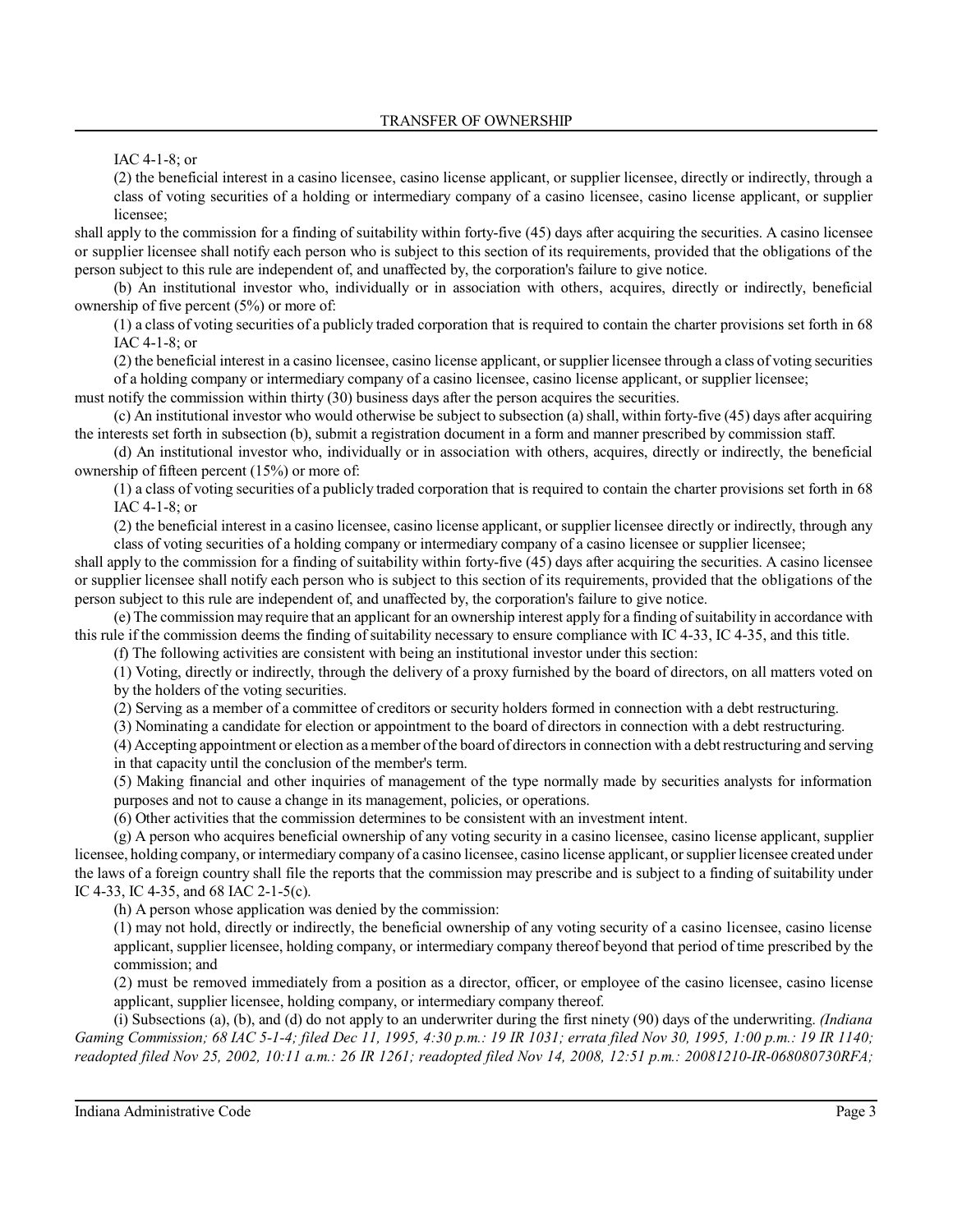*filed Dec 6, 2012, 2:32 p.m.: 20130102-IR-068110786FRA;readopted filed Sep 19, 2018, 4:09 p.m.: 20181017-IR-068180283RFA)*

## **68 IAC 5-1-5 Denials; request for hearing**

Authority: IC 4-33-4; IC 4-35-4 Affected: IC 4-33; IC 4-35

Sec. 5. (a) If the commission denies the application to transfer an ownership interest, it shall direct the executive director to issue a notice of denial to the applicant.

(b) A casino licensee, a casino license applicant, or a supplier licensee who is served with a notice of denial under this rule may request a hearing under 68 IAC 7-1.

(c) Ifthe casino licensee, casino license applicant, orsupplier licensee does not request a hearing within the time requirements of 68 IAC 7-1, the notice of denial becomes the final order of the commission.

(d) Unless specifically stated to the contrary, a notice of denial of an application for transfer under this rule does not constitute a finding that the applicant is not suitable for licensure. *(Indiana Gaming Commission; 68 IAC 5-1-5; filed Dec 11, 1995, 4:30 p.m.: 19 IR 1033; readopted filed Nov 25, 2002, 10:11 a.m.: 26 IR 1261; readopted filed Nov 14, 2008, 12:51 p.m.: 20081210-IR-068080730RFA;filed Dec 6, 2012, 2:32 p.m.: 20130102-IR-068110786FRA;readopted filed Sep 19, 2018, 4:09 p.m.: 20181017-IR-068180283RFA)*

#### **68 IAC 5-1-6 Repurchase of interest in publicly traded corporation**

Authority: IC 4-33-4; IC 4-35-4 Affected: IC 4-33; IC 4-35

Sec. 6. (a) Within thirty (30) calendar days of the earlier of either:

(1) failure of a casino licensee, a casino license applicant, or a supplier licensee to request a hearing under 68 IAC 7-1 after receiving a notice of denial; or

(2) the exhaustion of the hearing or appellate process;

the casino licensee, casino license applicant, or supplier licensee shall purchase all of the interests held by the applicant who was served with the notice of denial. The applicant who was served with the notice of denial shall sell all of its interest in the license to the casino licensee, the casino license applicant, or the supplier licensee within thirty (30) days.

(b) The ownership interest being sold under this section shall be sold at the lesser of the:

(1) market price of the ownership interest; or

(2) price at which the applicant purchased the ownership interest.

*(Indiana Gaming Commission; 68 IAC 5-1-6; filed Dec 11, 1995, 4:30 p.m.: 19 IR 1033; readopted filed Nov 25, 2002, 10:11 a.m.:26 IR 1261; readopted filed Nov 14, 2008, 12:51 p.m.: 20081210-IR-068080730RFA; filed Dec 6, 2012, 2:32 p.m.: 20130102- IR-068110786FRA; readopted filed Sep 19, 2018, 4:09 p.m.: 20181017-IR-068180283RFA)*

## **68 IAC 5-1-7 Proscribed activities with respect to unsuitable persons**

Authority: IC 4-33-4; IC 4-35-4 Affected: IC 4-33; IC 4-35

Sec. 7. (a) In refusing to grant approval for the transfer of an interest or other involvement with a casino licensee, a casino license applicant, or a supplier licensee, the commission may determine that a person is unsuitable for licensure under IC 4-33, IC 4-35, and 68 IAC 2-1.

(b) After the commission serves a notice of denial to a casino licensee, a casino license applicant, or a supplier licensee, the casino licensee, casino license applicant, or supplier licensee may not do the following:

(1) Pay, to a person whose application was denied, a dividend or interest upon any voting securities, or a payment or distribution of any kind whatsoever except as permitted by subdivision (4).

(2) Recognize the exercise, by a person whose application was denied, directly or indirectly, or through any proxy, trust, or nominee, of a voting right conferred by securities or interest in securities.

(3) Pay, to a person whose application was denied, remuneration in any form for services rendered.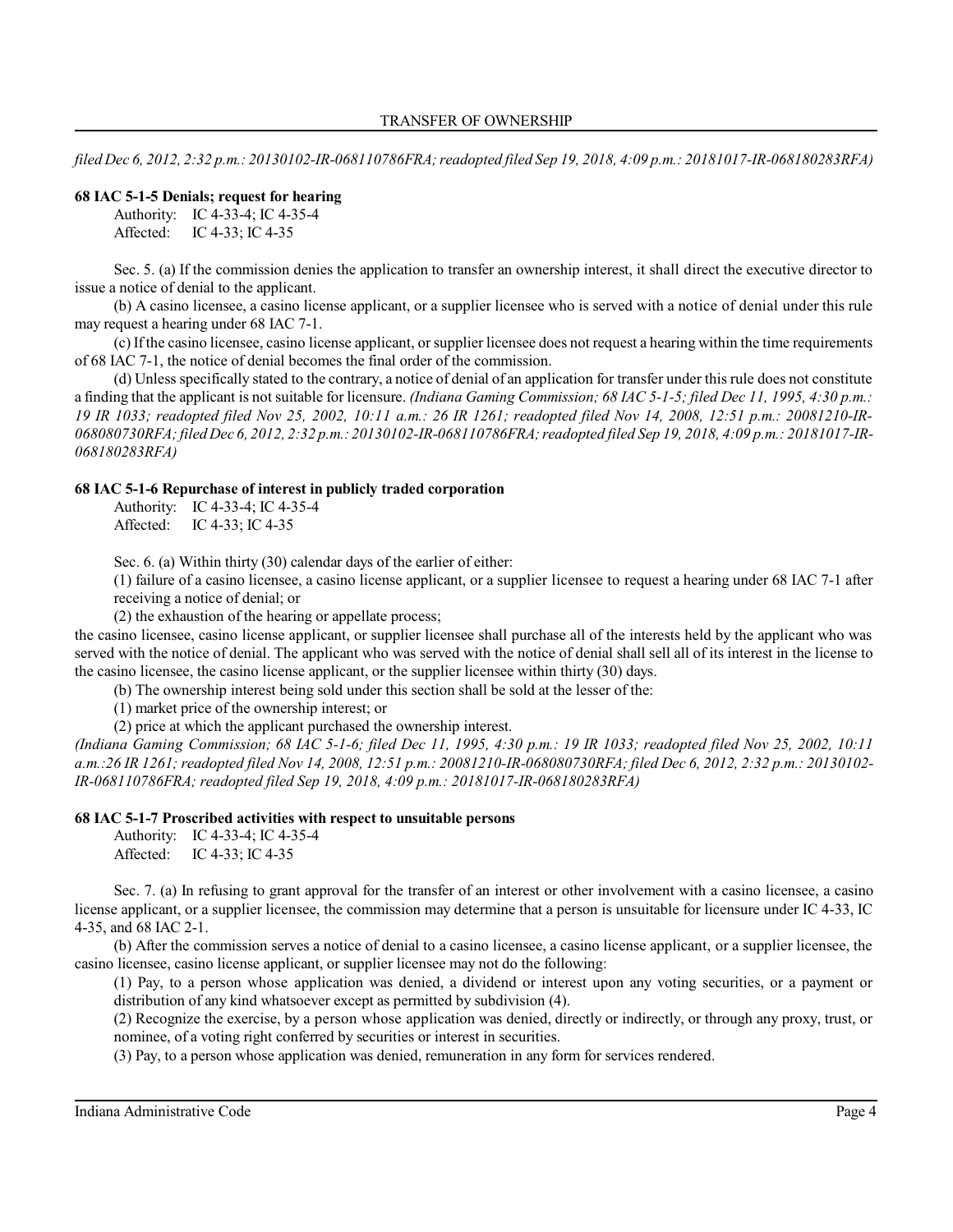## TRANSFER OF OWNERSHIP

(4) Fail to pursue all lawful efforts to require the person whose application was denied to relinquish the voting securities, including, if necessary, the immediate purchase of the voting securities by the casino licensee or supplier licensee.

*(Indiana Gaming Commission; 68 IAC 5-1-7; filed Dec 11, 1995, 4:30 p.m.: 19 IR 1033; readopted filed Nov 25, 2002, 10:11 a.m.: 26 IR 1261; readopted filed Nov 14, 2008, 12:51 p.m.: 20081210-IR-068080730RFA; filed Dec 6, 2012, 2:32 p.m.: 20130102-IR-068110786FRA; filed Oct 21, 2016, 10:19 a.m.: 20161116-IR-068160052FRA)*

## **68 IAC 5-1-8 Deviation from provisions** *(Repealed)*

Sec. 8. *(Repealed by Indiana Gaming Commission; filed Oct 21, 2016, 10:19 a.m.: 20161116-IR-068160052FRA)*

# **Rule 2. Persons other than Publicly Traded Corporations**

## **68 IAC 5-2-1 Approval required**

Authority: IC 4-33-4; IC 4-35-4 Affected: IC 4-33; IC 4-35

Sec. 1. (a) This rule applies to the following:

(1) Applicants.

(2) Casino licensees, casino license applicants, and supplier licensees that are persons other than publicly traded corporations. (b) The following definitions apply throughout this rule:

(1) "Applicant" means a person who is seeking permission from the commission to obtain a transfer or approval of a transfer of an ownership interest in a casino licensee, casino license applicant, or a supplier licensee.

(2) "Publicly traded corporation" has the meaning set forth in 68 IAC 5-1-1(b)(2).

(c) A person that is not a publicly traded corporation may transfer a direct or indirect ownership interest of five percent (5%) or greater in a casino licensee, a casino license applicant, or a supplier licensee only in accordance with this rule.

(d) The commission may require that an applicant for an ownership interest apply for a finding ofsuitability in accordance with this rule if the commission deems the finding of suitability necessary to ensure compliance with IC 4-33, IC 4-35, and this title.

(e) The organizational documents of casino licensees and casino license applicants that are persons other than publicly traded corporations must contain a provision that transfers of ownership interest in the person may only be made in accordance with this rule. A casino license applicant must comply with this subsection prior to the issuance of the interim compliance period.

(f) The organizational documents of supplier licensees that are persons other than publicly traded corporations must contain a provision that transfers of ownership interest may only be made in accordance with this rule. A supplier licensee must comply with this subsection within forty-five (45) days of receiving a permanent supplier's license under 68 IAC 2-2. A supplier licensee must file one (1) copy ofthe amended organizational documents within fifty (50) days ofreceiving a permanent supplier's license. *(Indiana Gaming Commission; 68 IAC 5-2-1; filed Dec 11, 1995, 4:30 p.m.: 19 IR 1034; errata filed Apr 9, 1996, 12:15 p.m.: 19 IR 2044; readopted filed Nov 25, 2002, 10:11 a.m.: 26 IR 1261; readopted filed Nov 14, 2008, 12:51 p.m.: 20081210-IR-068080730RFA; filed Dec 6, 2012, 2:32 p.m.: 20130102-IR-068110786FRA;readopted filed Sep 19, 2018, 4:09 p.m.: 20181017-IR-068180283RFA)*

## **68 IAC 5-2-2 Procedure for approval of transfer**

Authority: IC 4-33-4; IC 4-35-4 Affected: IC 4-33; IC 4-35

Sec. 2. (a) An applicant must complete and submit the appropriate forms prescribed by the commission. The commission must approve the transfer priorto the applicant obtaining an ownership interest in a casino licensee, a casino license applicant, or a supplier licensee.

(b) Application procedures are as follows:

(1) An applicant isseeking a privilege and assumes and accepts any and all risk of adverse publicity, notoriety, embarrassment, criticism, or other action or financial loss that may occur in connection with the application process or the public disclosure of information requested. The applicant expressly waives any claim for damages that may result from the application process. (2) A misrepresentation or omission made with respect to the application may be grounds for denial of the application.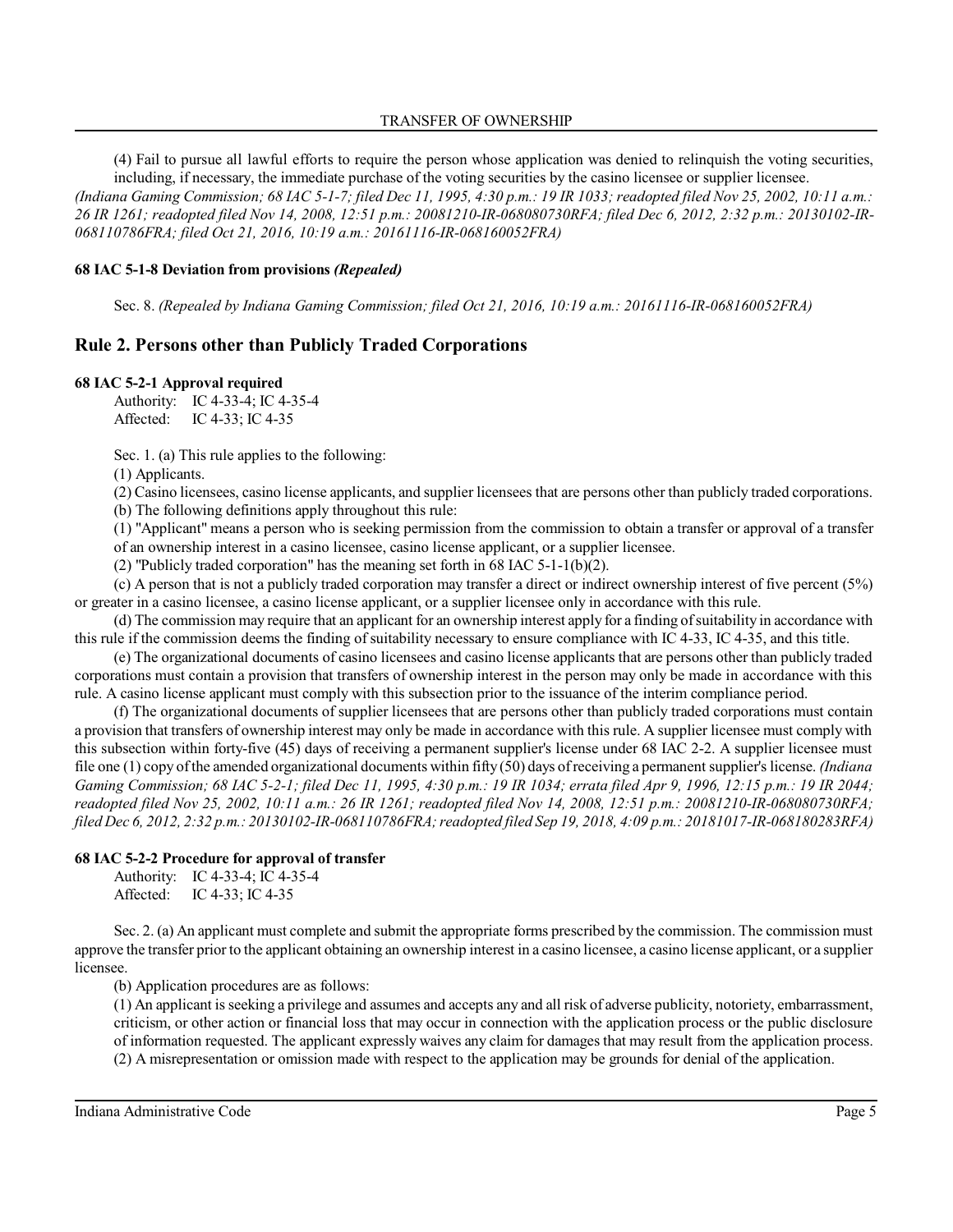TRANSFER OF OWNERSHIP

(3) An applicant must submit the fully-executed original application for transfer of an ownership interest.

(4) An applicant must submit a completed Personal Disclosure Form 1 under 68 IAC 2-3-4(d) for each of the applicant's substantial owners, key persons, or other persons deemed necessary by thisrule or by the commission to allow the commission to ensure that the applicant meets the statutory criteria for licensure set forth in IC 4-33, IC 4-35, and this title.

(5) The commission will consider an application to be filed when the commission has received the completed application forms, including:

(A) the required documents, materials, and photographs; and

(B) the application fee under section 3 of this rule.

The commission will not initiate a background investigation into the applicant until the commission receives a complete application.

(6) The applicant must file its completed application in the commission's office in Indianapolis, Indiana.

(7) An applicant is under a continuing duty to disclose changes in the information submitted to the commission.

(c) An applicant to receive an interest in a casino licensee or a casino license applicant must present evidence that it meets or possesses the standards, qualifications, or criteria under 68 IAC 2-1-5(c). The applicant bears the burden of proving its qualifications.

(d) An applicant to receive an interest in a supplier licensee must present evidence that it meets or possesses the standards, qualifications, or criteria under 68 IAC 2-2. The applicant bears the burden of proving its qualifications.

(e) The casino licensee, casino license applicant, or supplier licensee that is attempting to transfer an ownership interest to an applicant must submit any information that the commission deems necessary to ensure compliance with IC 4-33, IC 4-35, and this title. *(Indiana Gaming Commission; 68 IAC 5-2-2; filed Dec 11, 1995, 4:30 p.m.: 19 IR 1034; readopted filed Nov 25, 2002,10:11 a.m.: 26 IR 1261;readopted filed Nov 14, 2008, 12:51 p.m.: 20081210-IR-068080730RFA; filed Dec 6, 2012, 2:32 p.m.: 20130102- IR-068110786FRA; readopted filed Sep 19, 2018, 4:09 p.m.: 20181017-IR-068180283RFA)*

## **68 IAC 5-2-3 Application fees**

Authority: IC 4-33-4; IC 4-35-4 Affected: IC 4-33; IC 4-35

Sec. 3. (a) An applicant shall submit all feesto the commission in the form of a certified check or cashier's check made payable to the state of Indiana.

(b) An applicant must pay an investigation fee in the same amount as the application fee under 68 IAC 2-1-2(b) or 68 IAC 2-2- 2(b), whichever is applicable.

(c) The commission shall use the investigation fee to conduct the background investigation of the applicant. An additional investigation fee may be assessed to the extent that the cost of the background investigation ofthe applicant exceeds the investigation fee submitted under subsection (b). The executive director may direct the applicant to remit an amount that the executive director has determined is necessary to complete the investigation. Once an applicant is directed to submit an investigation fee in excess of the amount set forth in subsection (b), the investigative teamconducting the investigation on that applicant shall not finalize the report on the applicant's suitability nor submit that report to the commission for consideration until the applicant has paid the additional investigation fee.

(d) In the event an assessed investigation fee exceeds the final cost of the investigation, the commission shall refund the excess investigation fee. *(Indiana Gaming Commission; 68 IAC 5-2-3; filed Dec 11, 1995, 4:30 p.m.: 19 IR 1035; errata filed Apr 9, 1996, 12:15 p.m.: 19 IR 2044; readopted filed Nov 25, 2002, 10:11 a.m.: 26 IR 1261; readopted filed Nov 14, 2008, 12:51 p.m.: 20081210-IR-068080730RFA;filed Dec 6, 2012, 2:32 p.m.: 20130102-IR-068110786FRA;readopted filed Sep 19, 2018, 4:09 p.m.: 20181017-IR-068180283RFA)*

## **68 IAC 5-2-3.2 Institutional investors**

Authority: IC 4-33-4; IC 4-35-4 Affected: IC 4-33; IC 4-35

Sec. 3.2. (a) An institutional investor who, individually or in association with others, acquires, directly or indirectly, beneficial ownership of five percent (5%) or more of the beneficial interest in a casino licensee, casino license applicant, or supplier licensee, where the licensee is not a publicly traded corporation, must notify the commission within thirty (30) business days after the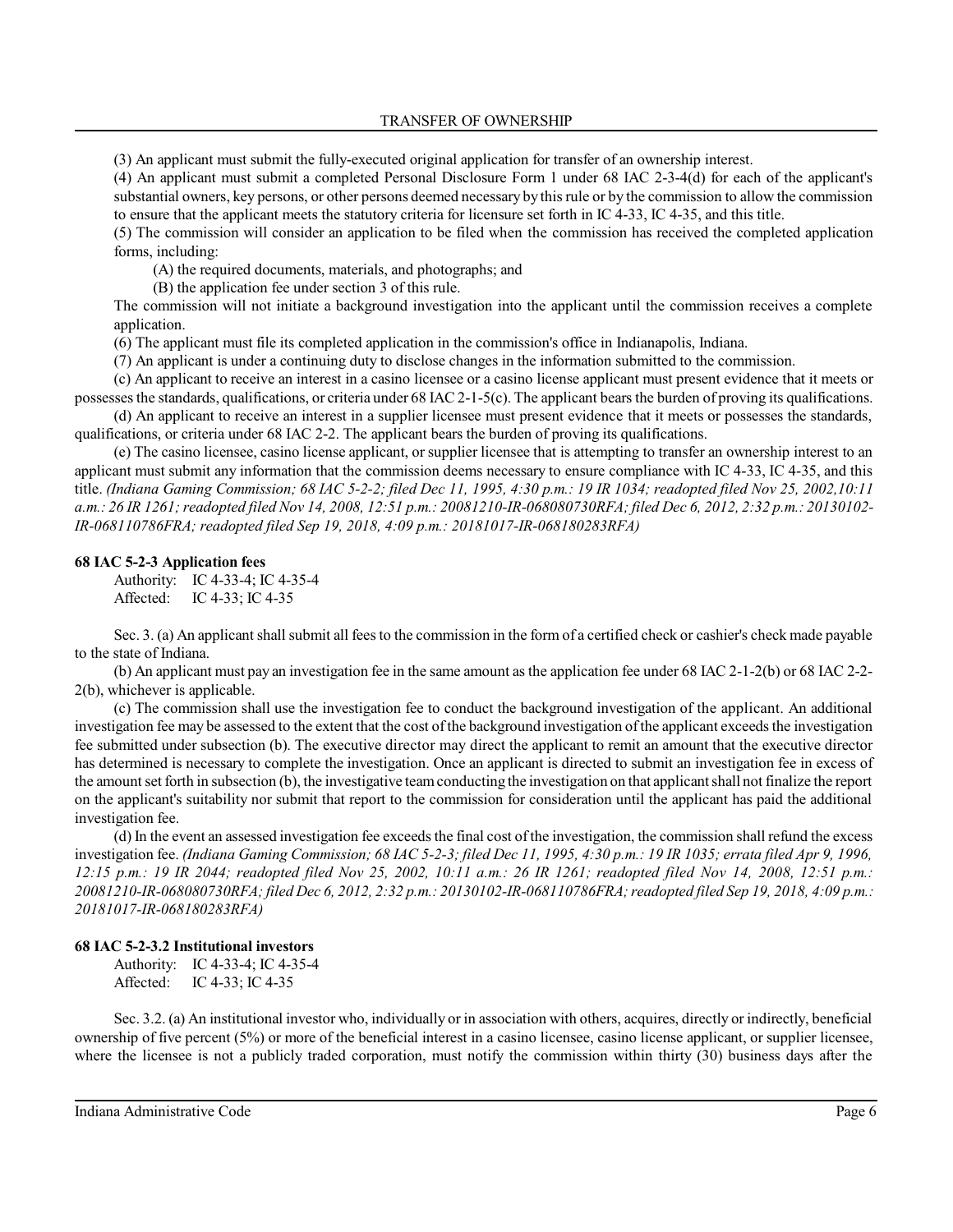institutional investor acquires the interest.

(b) An institutional investor who, individually or in association with others, acquires, directly or indirectly, beneficial ownership of fifteen percent (15%) or more of the interest in a riverboat licensee, riverboat license applicant, gambling game licensee, gambling game license applicant, or supplier licensee, where the licensee is not a publicly traded corporation, must apply to the commission for a finding of suitability within forty-five (45) days after acquiring the interest. A riverboat licensee, gambling game licensee, or supplier licensee must notify each person who issubject to this section of its requirements, provided that the obligations of the person subject to this rule are independent of, and unaffected by, the entity's failure to give notice.

(c) The following activities are consistent with being an institutional investor under this section:

(1) Voting, directly or indirectly, through the delivery of a proxy furnished by the board of directors, on all matters voted on by the holders of the interest.

(2) Serving as a member of a committee of creditors or security holders formed in connection with a debt restructuring.

(3) Nominating a candidate for election or appointment to the board of directors in connection with a debt restructuring.

(4) Accepting appointment or election as amember ofthe board of directors in connection with a debt restructuring and serving in that capacity until the conclusion of the member's term.

(5) Making financial and other inquiries of management of the type normally made by securities analysts for information purposes and not to cause a change in its management, policies, or operations.

(6) Other activities that the commission determines to be consistent with investment intent.

(d) Subsections (a) and (b) do not apply to an underwriter during the first ninety (90) days of the underwriting. *(Indiana Gaming Commission; 68 IAC 5-2-3.2; filed Dec 6, 2012, 2:32 p.m.: 20130102-IR-068110786FRA; readopted filed Sep 19, 2018, 4:09 p.m.: 20181017-IR-068180283RFA)*

## **68 IAC 5-2-4 Denials; request for hearing**

Authority: IC 4-33-4; IC 4-35-4 Affected: IC 4-33; IC 4-35

Sec. 4. (a) If the commission denies the application to transfer an ownership interest, the commission shall direct the executive director to issue a notice of denial to the applicant.

(b) A casino licensee, a casino license applicant, or a supplier licensee who is served with a notice of denial under this rule may request a hearing under 68 IAC 7-1.

(c) If the casino licensee, casino license applicant, orsupplier licensee does not request a hearing within the time requirements of 68 IAC 7-1, the notice of denial becomes the final order of the commission.

(d) Unless specifically stated to the contrary, a notice of denial of application for transfer under this rule does not constitute a finding that the applicant is not suitable for licensure. *(Indiana Gaming Commission; 68 IAC 5-2-4; filed Dec 11, 1995, 4:30 p.m.: 19 IR 1035; readopted filed Nov 25, 2002, 10:11 a.m.: 26 IR 1261; readopted filed Nov 14, 2008, 12:51 p.m.: 20081210-IR-068080730RFA;filed Dec 6, 2012, 2:32 p.m.: 20130102-IR-068110786FRA;readopted filed Sep 19, 2018, 4:09 p.m.: 20181017-IR-068180283RFA)*

## **68 IAC 5-2-5 Proscribed activities with respect to unsuitable persons**

Authority: IC 4-33-4; IC 4-35-4 Affected: IC 4-33; IC 4-35

Sec. 5. (a) In refusing to grant approval for the transfer of an interest or other involvement with a casino licensee, a casino license applicant, or a supplier licensee, the commission may determine that a person is unsuitable for licensure under IC 4-33, IC 4-35, and 68 IAC 2-1.

(b) After the commission serves a notice of denial to a casino licensee, a casino license applicant, or a supplier licensee, that person may not do the following:

(1) Pay, to a person found to be unsuitable, any payment or distribution of any kind whatsoever.

(2) Recognize the exercise by an unsuitable person, directly or indirectly, of ownership or control over the casino licensee, the casino license applicant, or the supplier licensee.

(3) Pay to an unsuitable person remuneration in any form for services rendered.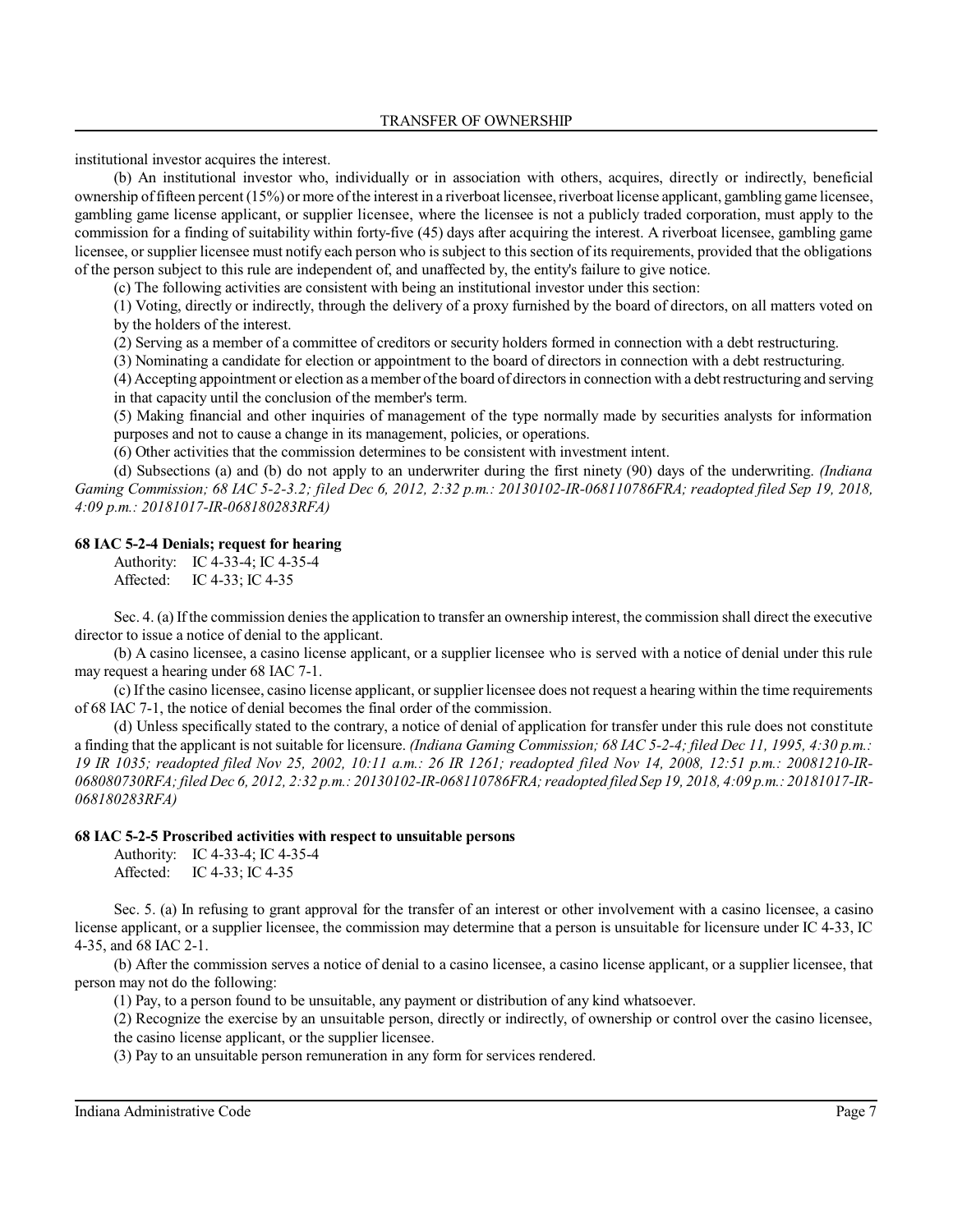*(Indiana Gaming Commission; 68 IAC 5-2-5; filed Dec 11, 1995, 4:30 p.m.: 19 IR 1036; readopted filed Nov 25, 2002, 10:11 a.m.: 26 IR 1261; readopted filed Nov 14, 2008, 12:51 p.m.: 20081210-IR-068080730RFA; filed Dec 6, 2012, 2:32 p.m.: 20130102-IR-068110786FRA; filed Oct 21, 2016, 10:19 a.m.: 20161116-IR-068160052FRA)*

## **68 IAC 5-2-6 Deviation from provisions** *(Repealed)*

Sec. 6. *(Repealed by Indiana Gaming Commission; filed Oct 21, 2016, 10:19 a.m.: 20161116-IR-068160052FRA)*

## **Rule 3. Debt Acquisition**

#### **68 IAC 5-3-1 General provisions**

Authority: IC 4-33-4; IC 4-35-4 Affected: IC 4-33; IC 4-35; IC 5-14

Sec. 1. (a) This rule applies to casino licensees, casino license applicants, or affiliates thereof.

(b) A casino licensee, casino license applicant, or affiliate thereofmay enterinto debt transactionsthat total one million dollars (\$1,000,000) or more only in accordance with this rule.

(c) As used in thisrule, "debt transaction"means a transaction in which the casino licensee, casino license applicant, or affiliate thereof issues, incurs, or assumes debt, including, but not limited to, the following:

(1) Bank financing.

(2) Private debt offerings.

(3) Any other transaction that results in the encumbrance of the assets.

(d) The casino licensee or casino license applicant must stamp or otherwise mark each page of its debt transaction documents that it submits to the commission with the word "CONFIDENTIAL" if the documents submitted are not subject to disclosure under IC 4-33, IC 4-35, or IC 5-14, or a combination thereof. The casino licensee or casino license applicant shall, at the request of the executive director or the commission, provide a justification explaining the confidential nature of the policies and procedures. The commission or the executive director may determine that the information marked confidential issubject to disclosure under IC 4-33, IC 4-35, or IC 5-14, or a combination thereof. *(Indiana Gaming Commission; 68 IAC 5-3-1; filed Jul 18, 1996, 8:55 a.m.: 19 IR 3300; readopted filed Nov 25, 2002, 10:11 a.m.: 26 IR 1261; readopted filed Nov 14, 2008, 12:51 p.m.: 20081210-IR-068080730RFA;filed Dec 6, 2012, 2:32 p.m.: 20130102-IR-068110786FRA;readopted filed Sep 19, 2018, 4:09 p.m.: 20181017-IR-068180283RFA)*

## **68 IAC 5-3-2 Notification and approval**

Authority: IC 4-33-4; IC 4-35-4 Affected: IC 4-33-4-21; IC 4-35

Sec. 2. (a) Acasino licensee, casino license applicant, or affiliate thereofmay not enterinto a debt transaction without receiving the approval of the commission.

(b) A casino licensee, casino license applicant, or affiliate thereof shall submit, in writing, a request for approval of a debt transaction that includes the following:

(1) The request for approval must be submitted at least ten (10) days before a scheduled meeting of the commission. The executive directorshall place the request for approval of a debt transaction on the agenda of the commission meeting to be held under 68 IAC 1-2-5.

(2) A representative of the riverboat licensee, riverboat license applicant, or affiliate thereofshall be present at the commission meeting to answer questions posed by the commission or the executive director.

(3) The approval of the debt transaction will be discussed, and a decision issued by the commission, at the next business meeting of the commission held under 68 IAC 1-2-5.

(c) The request for approval of a debt transaction shall contain, at a minimum, the following information:

(1) The names and addresses of the parties to the debt transaction.

(2) The maximum amount of the funds involved.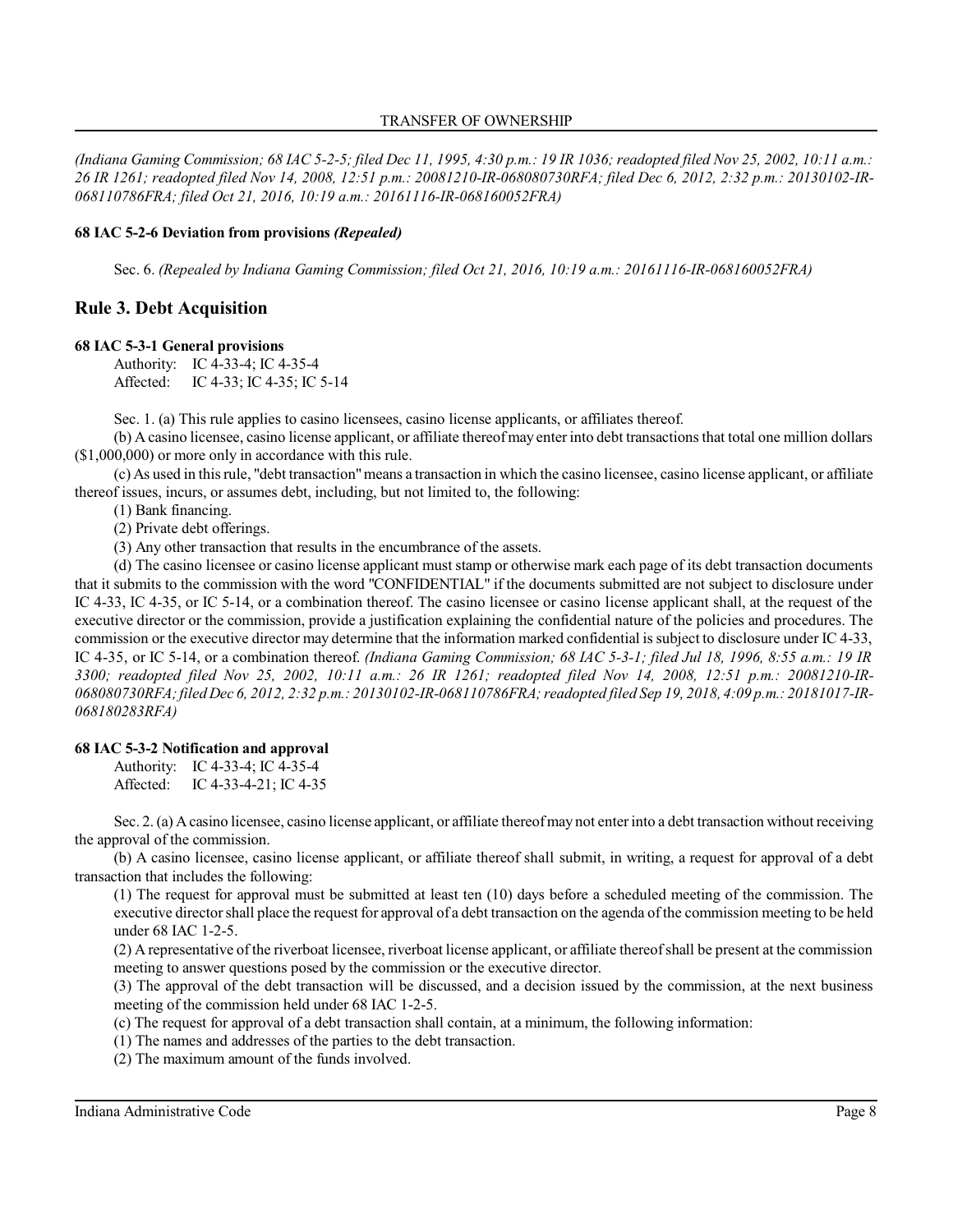(3) The type of debt transaction.

(4) The source of the monies obtained by the casino licensee, casino license applicant, or affiliate thereof.

(5) Sources of collateral.

(6) The purpose of the debt transaction.

(7) The terms of the debt transaction.

(8) The projected interest rate of the material debt transaction.

(9) Filings that must be submitted to a regulatory agency in connection with the debt transaction.

(10) An executive summary of the debt transaction.

(11) A legal opinion that the debt transaction does not violate IC 4-33-4-21.

(12) Any other information that the executive director deems necessary to ensure compliance with IC 4-33, IC 4-35, and this title.

*(Indiana Gaming Commission; 68 IAC 5-3-2; filed Jul 18, 1996, 8:55 a.m.: 19 IR 3300; readopted filed Nov 25, 2002, 10:11 a.m.: 26 IR 1261; filed Sep 30, 2004, 11:05 a.m.: 28 IR 526; readopted filed Nov 14, 2008, 12:51 p.m.: 20081210-IR-068080730RFA; filed Dec 6, 2012, 2:32 p.m.: 20130102-IR-068110786FRA;readopted filed Sep 19, 2018, 4:09 p.m.: 20181017-IR-068180283RFA)*

#### **68 IAC 5-3-3 Due diligence**

Authority: IC 4-33-4; IC 4-35-4 Affected: IC 4-33; IC 4-35

Sec. 3. The casino licensee, casino license applicant, or affiliate thereof shall perform due diligence to ensure that a person with whom the casino licensee, casino license applicant, or affiliate thereof enters into a debt transaction is suitable for licensure under IC 4-33, IC 4-35, and this title. *(Indiana Gaming Commission; 68 IAC 5-3-3; filed Jul 18, 1996, 8:55 a.m.: 19 IR 3300; readopted filed Nov 25, 2002, 10:11 a.m.: 26 IR 1261; readopted filed Nov 14, 2008, 12:51 p.m.: 20081210-IR-068080730RFA; filed Dec 6, 2012, 2:32 p.m.: 20130102-IR-068110786FRA;readopted filed Sep 19, 2018, 4:09 p.m.: 20181017-IR-068180283RFA)*

## **68 IAC 5-3-4 Denial**

Authority: IC 4-33-4; IC 4-35-4 Affected: IC 4-33; IC 4-35

Sec. 4. If the executive director or commission denies approval of a debt transaction, the casino licensee, casino license applicant, or affiliate thereof may not enter into the debt transaction. *(Indiana Gaming Commission; 68 IAC 5-3-4; filed Jul 18, 1996, 8:55 a.m.: 19 IR 3301;readopted filed Nov 25, 2002, 10:11 a.m.: 26 IR 1261; readopted filed Nov 14, 2008, 12:51 p.m.: 20081210- IR-068080730RFA;filed Dec 6, 2012, 2:32 p.m.: 20130102-IR-068110786FRA;readopted filed Sep 19, 2018, 4:09 p.m.: 20181017- IR-068180283RFA)*

## **68 IAC 5-3-5 Violation of rule** *(Repealed)*

Sec. 5. *(Repealed by Indiana Gaming Commission; filed Oct 21, 2016, 10:19 a.m.: 20161116-IR-068160052FRA)*

## **68 IAC 5-3-6 Deviation from provisions** *(Repealed)*

Sec. 6. *(Repealed by Indiana Gaming Commission; filed Oct 21, 2016, 10:19 a.m.: 20161116-IR-068160052FRA)*

#### **68 IAC 5-3-7 Reports by the executive director**

Authority: IC 4-33-4-1; IC 4-33-4-2; IC 4-33-4-3 Affected: IC 4-33

Sec. 7. The executive director shall report any action he or she has taken or contemplates taking under this rule with respect to debt transactions at the next meeting held under 68 IAC 1-2-5. The commission may direct the executive director to take additional or different action. *(Indiana Gaming Commission; 68 IAC 5-3-7; filed Jul 18, 1996, 8:55 a.m: 19 IR 3301; readopted filed Nov 25,*